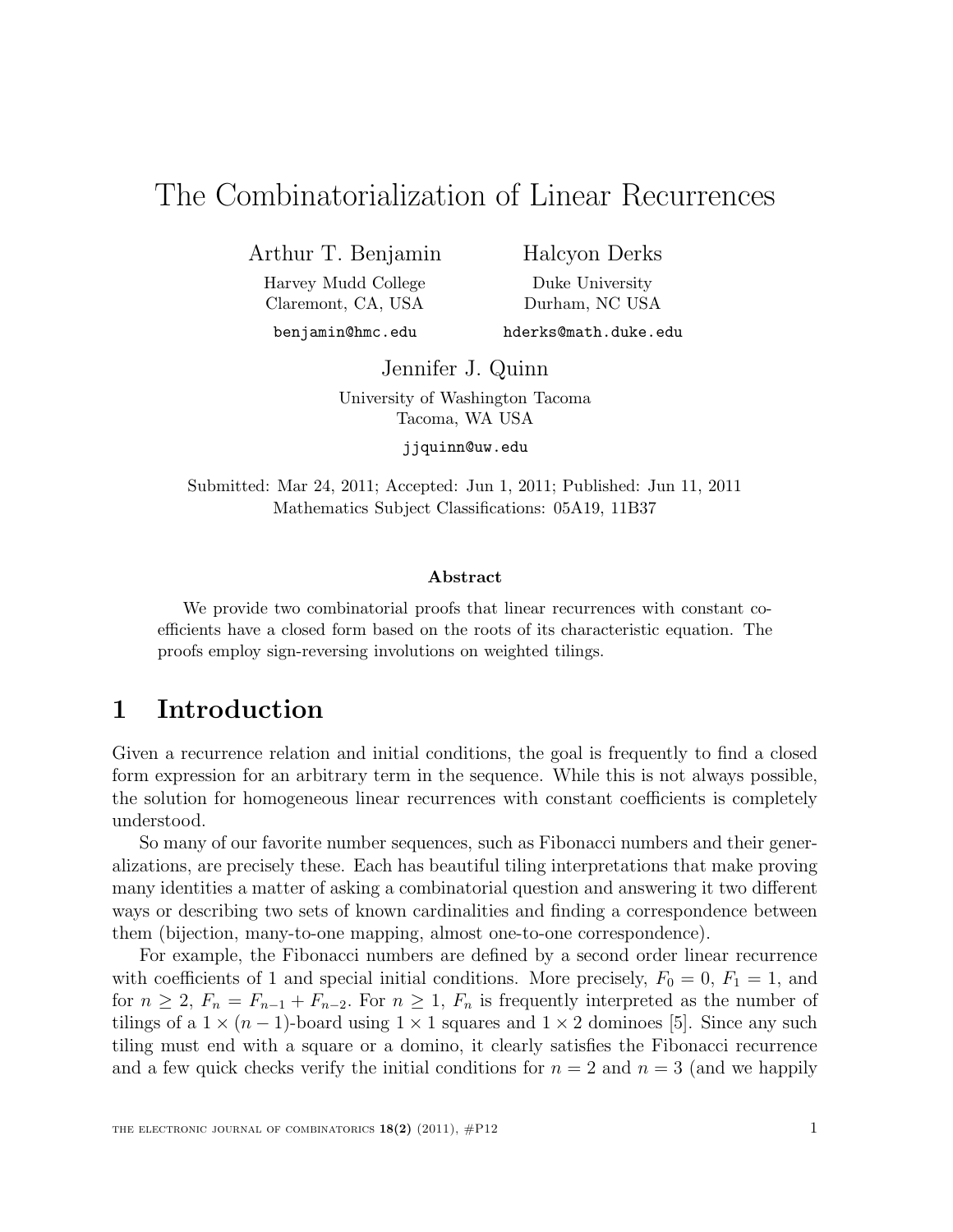declare  $F_0 = 0$  and  $F_1 = 1$ ). Binet's formula reveals the closed form solution for the Fibonacci numbers to be

$$
F_n = \frac{1}{\sqrt{5}} \left( \frac{1 + \sqrt{5}}{2} \right)^n - \frac{1}{\sqrt{5}} \left( \frac{1 - \sqrt{5}}{2} \right)^n.
$$

Proofs of Binet's formula range from matrix diagonalization [8] to generating functions [11] to a classic index-chasing proof by strong induction that many are familiar with from an introductory proofs class. Could there possibility be a better way? A more elegant way? A combinatorial way? In fact, a combinatorial proof involving a random tiling of an infinite board with squares and dominoes [3] can be used to explain Binet's formula and its generalization for arbitrary initial conditions. But this approach has not easily generalized to linear recurrences with constant coefficients other than 1 nor for higher order recurrences.

Here, we introduce a different combinatorial model using weighted tiles. Coupled with a sign reversing involution, Binet's formula becomes a direct consequence of counting exceptions. But better still, the weightings generalize to any linear recurrence with constant coefficients. We conclude by outlining an alternate approach to this problem using a method presaged by Zeilberger [13].

### 2 Weighted Tilings to DIE for

Given a tiling of a  $1 \times n$  board (henceforth called an *n*-tiling of an *n*-board), we assign weights to individual tiles and compute the *weight of the n-tiling* as the product of the individual weights. For the 10-tiling illustrated in Figure 1, squares have weights of  $X$ , dominoes weights of Y, and the tiling has a weight of  $X^4Y^3$ .



Figure 1: The weight of the illustrated 10-tiling is  $X^4Y^3$ .

The *total weight of an n-board* is the sum of the weights over all *n*-tilings. The total weight for a 4-board tiled with squares of weight X and dominoes of weight Y is  $X^4$  +  $3X^2Y + Y^2$ . Notice if all tiles have a weight of 1 then the weight of any *n*-tiling is 1, and the total weight of an n-board counts all the tilings of the n-board.

For our weighted Fibonacci tiling, we will use several different weights for each tile type. In particular squares can have weights  $\phi = \frac{1+\sqrt{5}}{2}$  $\frac{\sqrt{5}}{2}$  or  $\bar{\phi} = \frac{1-\sqrt{5}}{2}$  $\frac{1}{2}$ <sup>2</sup> unless they occur as the initial tile—in which case the weight must be either  $\phi/\sqrt{5}$  or  $-\bar{\phi}/\sqrt{5}$ . Dominoes have weight 1 except an initial domino has weight 0. Define  $W_0 = 0$ . For  $n \ge 1$ , let  $W_n$  be the total weight of an *n*-board under these tilings conditions. Clearly  $W_1 = \frac{1}{\sqrt{2}}$  $\frac{1}{5}(\phi - \bar{\phi}) = 1$ and  $W_2 = \frac{1}{\sqrt{2}}$  $\frac{1}{5}(\phi^2 + \phi\bar{\phi} - \bar{\phi}\phi - \bar{\phi}^2 + 0) = \frac{1}{\sqrt{2}}$  $\frac{1}{5}(\phi^2 - \bar{\phi}^2) = \frac{1}{\sqrt{2}}$  $\frac{1}{5}(\phi - \bar{\phi})(\phi + \bar{\phi}) = 1.$  Requiring an initial domino to have weight 0, we are effectively considering only those tilings that begin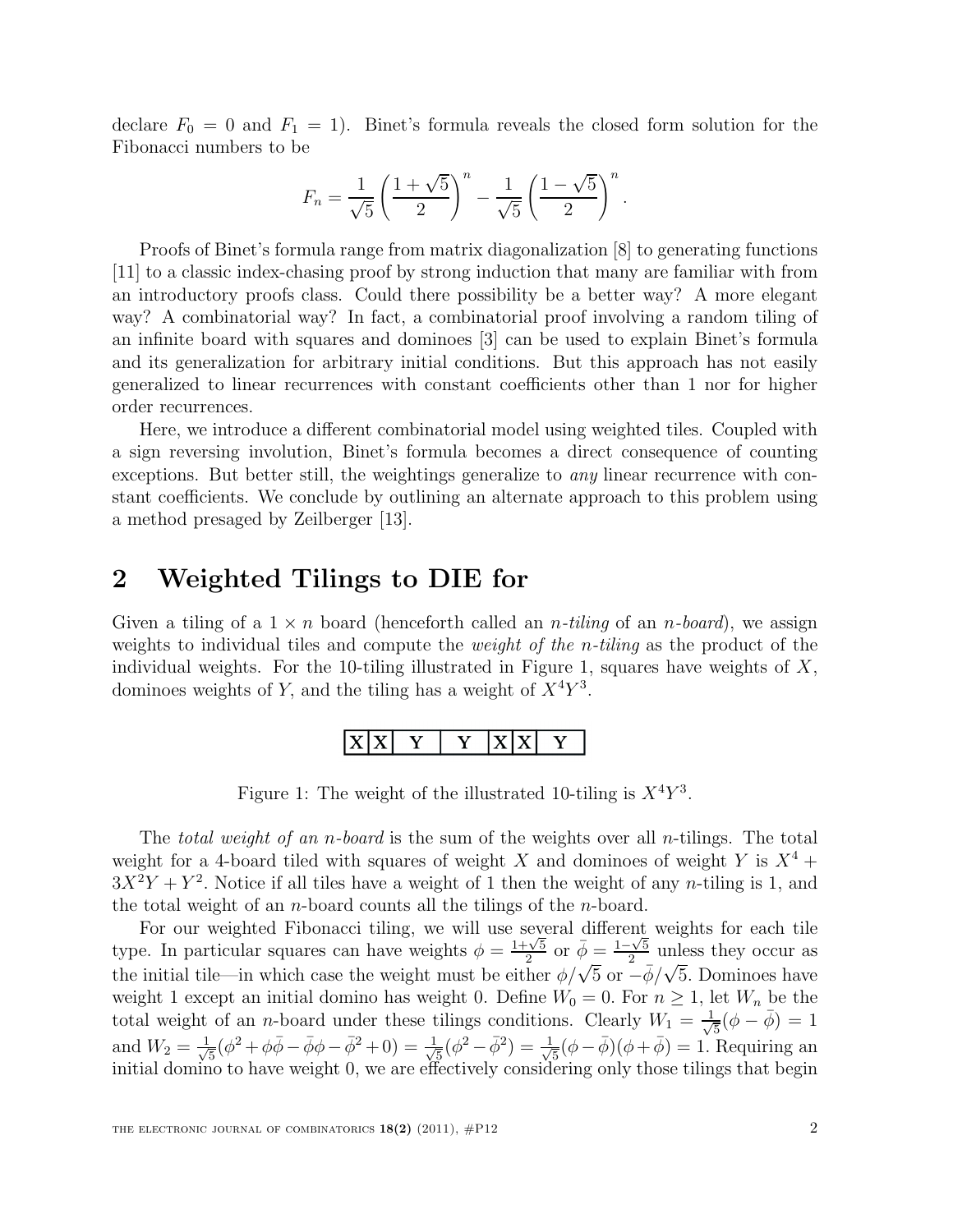with a square. For  $n > 2$ , we can calculate the total weight  $W_n$  based on the weight of the last tile recursively. The contribution attributable to tilings that end with a square is  $(\phi + \phi)W_{n-1} = W_{n-1}$ . Otherwise, the tiling ends in a domino and the weight contribution will be  $W_{n-2}$ . Thus

$$
W_n = W_{n-1} + W_{n-2}
$$

and our weighted tiling model matches initial conditions and recurrence relation for the Fibonacci numbers.

With this combinatorial model in hand, we can prove Binet's formula directly by creating an involution between tilings of opposite weight and determining the weight contributions of the exceptions. This technique has been coined DIE [4] for Description-Involution-Exception.

### Proof of Binet using DIE.

**Description.** Construct *n*-tilings using light squares of weight  $\phi$ , dark squares of weight  $\bar{\phi}$ , and dominoes of weight 1, where the weights of initial light squares, dark squares, and dominoes are  $\phi/\sqrt{5}$ ,  $-\bar{\phi}/\sqrt{5}$ , and 0 respectively. We previously verified that the total weight of such *n*-tilings equals  $F_n$ .

Involution. Given an *n*-tiling, let k and  $k + 1$  be the first cells where there is either a domino or consecutive squares of different shades (a light square followed by a dark square or vice versa.) Note k ranges between 1 and  $n-1$  and we will say that k marks the first *variation*. If  $k = 1$  and begins with consecutive squares of different shades, switch the order of the shades and corresponding weights as illustrated in Figure 2. The weights of these two tilings are equal in magnitude but opposite in sign. So in the calculation of total weight they add to zero.



Figure 2: If the first variation occurs as consecutive squares of different shades in positions 1 and 2, pair with the tiling where the first two squares have opposite shades. The tilings pictured here have weights √ 1  $\frac{1}{5} \phi^2 \bar{\phi}^4$  AND  $-\frac{1}{\sqrt{2}}$  $\frac{1}{5}\phi^2\bar{\phi}^4$  — CONVENIENTLY ADDING TO ZERO.

If the variation occurs at  $k \geq 2$  and cells k and  $k + 1$  contain a domino, it must be preceded by squares of the same shade. Replace the domino by two squares, where the first has the same shade as the preceding squares and the second has the opposite shade as illustrated in Figure 3. Else the variation must be consecutive squares of different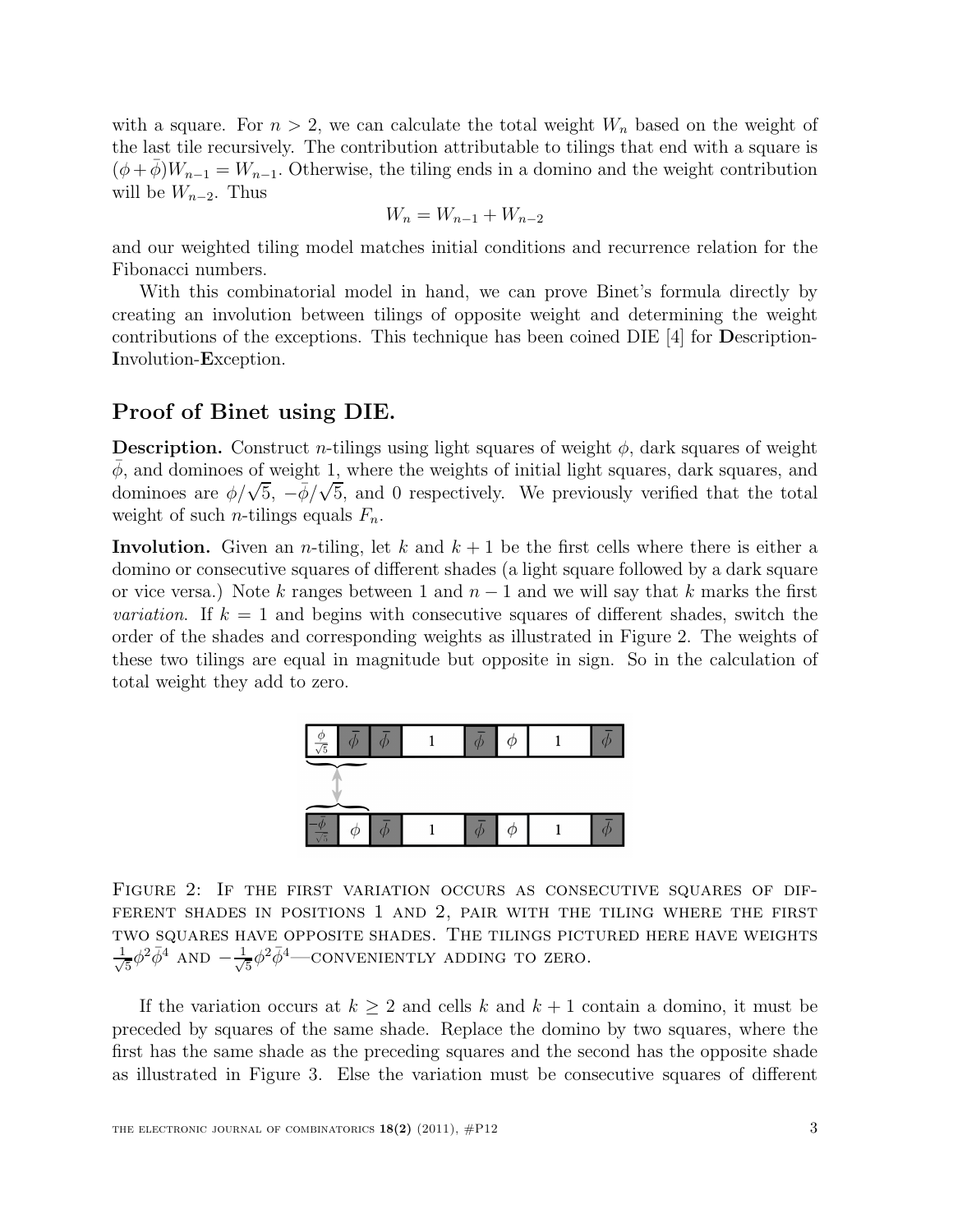shades that are to be exchanged for a domino. Since the weight of two diverse squares is  $\phi \bar{\phi} = -1$  and the weight of a domino is 1, we are once again pairing tilings whose weights have equal magnitude but opposite sign.



FIGURE 3: IF FIRST VARIATION IS BEGINS AT CELL  $k, 2 \leq k \leq n-1$ .

For all k,  $1 \leq k \leq n-1$ , when the mapping described above can be applied it is an involution—a second application of the mapping returns a tiling to its original configuration. Since the weights of paired tilings cancel one another, they have no effect in the calculation of total weight. Thus all that remains is to determine the weight contribution of the exceptional (unpaired) tilings.

Exception. The *n*-tilings with an initial domino or those having all the squares and no variation are unmatched by the involution. Tilings beginning with an initial domino contribute a total weight of 0, the all-light-square tiling contributes  $\frac{1}{\sqrt{2}}$  $\frac{1}{5}\phi^n$ , and the alldark-square tiling contributes  $-\frac{1}{\sqrt{2}}$  $\frac{1}{5}\bar{\phi}^n$ . Hence the total weight of an *n*-tiling is

$$
F_n = \frac{1}{\sqrt{5}} (\phi^n - \bar{\phi}^n)
$$

as desired.

For those familiar with the Fibonacci numbers, it is not a surprise to see the quantities  $\phi$  and  $\bar{\phi}$  play a prominent role because they are the roots to  $x^2 - x - 1 = 0$ , the characteristic equation of the recurrence. This key observation motivates the weight assignments when generalizing to different coefficients and/or higher order recurrences.

### 3 Characteristic Equations with Distinction

Not all linear recurrences are created equal—some are more simply understood than others. Recall that a  $k^{th}$  order homogeneous linear recurrence with constant coefficients

$$
h_n = a_1 h_{n-1} + a_2 h_{n-2} + \dots + a_k h_{n-k} \qquad (a_k \neq 0)
$$
 (1)

THE ELECTRONIC JOURNAL OF COMBINATORICS  $18(2)$  (2011),  $\#P12$  4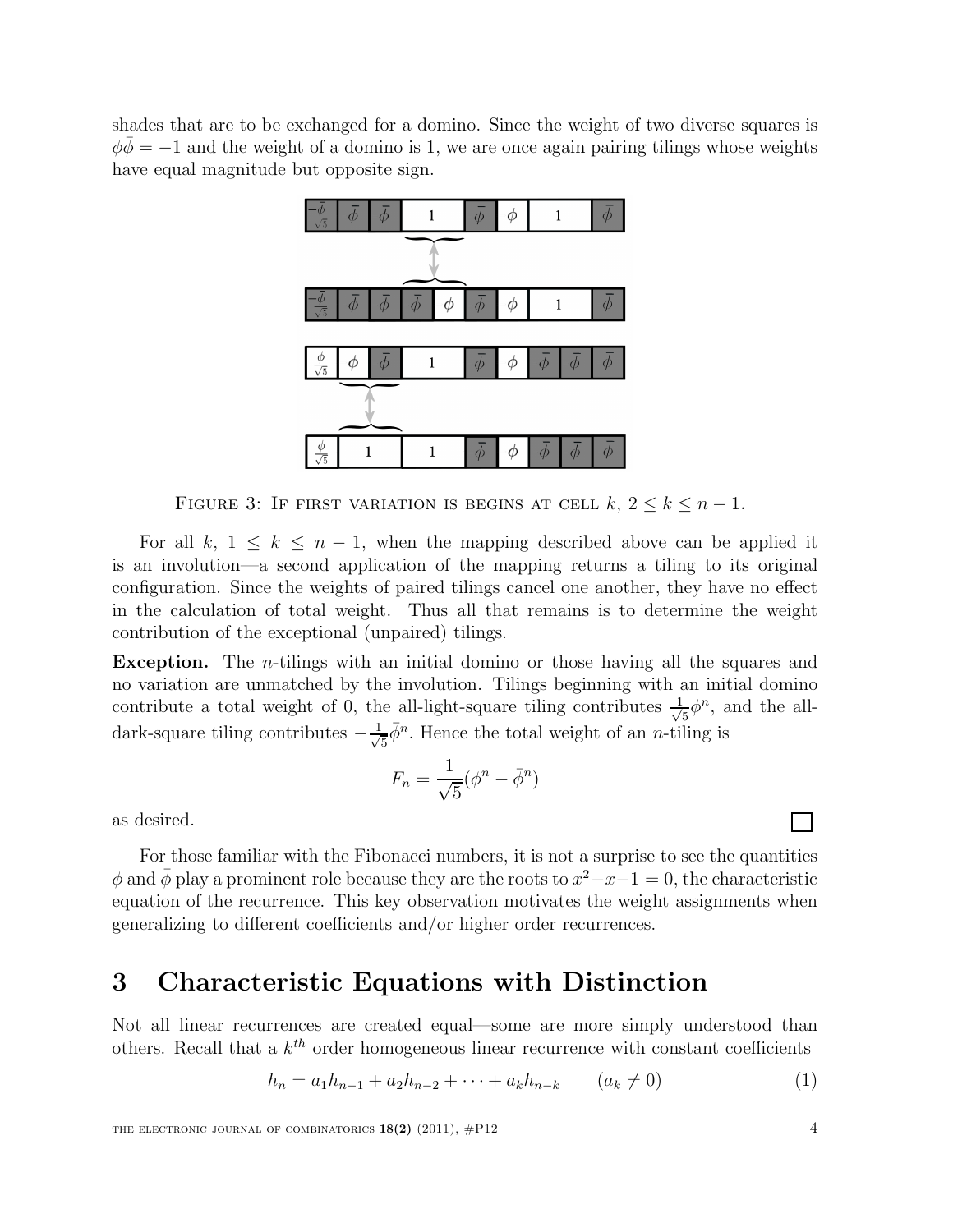has characteristic equation

$$
x^{k} - a_{1}x^{k-1} - a_{2}x^{k-2} - \dots - a_{k} = 0.
$$
 (2)

If equation (2) has distinct roots  $r_1, r_2, \ldots, r_k$ , then the general closed form solution to the recurrence in (1) is

$$
h_n = c_1 r_1^n + c_2 r_2^n + \dots + c_k r_k^n.
$$
\n(3)

Given any number sequence  $h_0, h_1, h_2, \ldots$  satisfying the recurrence for  $n \geq k$ , there is a unique solution for coefficients  $c_1, c_2, \ldots c_k$  so that the formula in (3) agrees with every element of the sequence including the initial conditions. Our goal is to understand the closed form solution in (3) through weighted tilings. For our example of the Fibonacci numbers,  $r_1 = \phi$ ,  $r_2 = \overline{\phi}$ , and to satisfy the initial conditions  $F_0 = 0$  and  $F_1 = 1$  we find that  $c_1 = \frac{1}{\sqrt{2}}$  $\frac{1}{5}$  and  $c_2 = -\frac{1}{\sqrt{2}}$  $\frac{1}{5}$ . We will see that the initial conditions play a critical role in determining the weights of initial tiles.

### Second Order

Our first step will be to generalize the proof of Binet's formula to second order linear recurrences with arbitrary constant coefficients.

**Theorem 1** Suppose the sequence  $h_0, h_1, h_2, \ldots$  satisfies the recurrence

$$
h_n = a_1 h_{n-1} + a_2 h_{n-2}, \qquad a_2 \neq 0, \qquad (n \ge 2).
$$

If the characteristic equation  $x^2 - a_1x - a_2 = 0$  has distinct roots  $r_1$  and  $r_2$ , then there exist constants  $c_1, c_2$  such that

$$
h_n = c_1 r_1^n + c_2 r_2^n.
$$

### Proof of Theorem 1 using DIE

**Description.** For  $n \geq 0$ , let  $W_n$  be the total weight of an *n*-board tiled with light squares, dark squares, and dominoes where the weights are specified as follows:

| Tile         | Weight based on position |                |
|--------------|--------------------------|----------------|
| type         | initial                  | subsequent     |
| light square | $c_1r_1$                 | Τ1             |
| dark square  | $c_2r_2$                 | r <sub>2</sub> |
| domino       | $-(c_1+c_2)r_1r_2$       | $-r_1r_2$      |

Here  $c_1$  and  $c_2$  are variables to be determined after finding the general form of the solution. We define the empty tiling to have weight  $W_0 = c_1 + c_2$ .

Verifying the Recurrence. We partition  $W_n$  based on the weight of the last tile. When  $n > 2$ , the board is long enough to prevent the last tile from also playing the role of an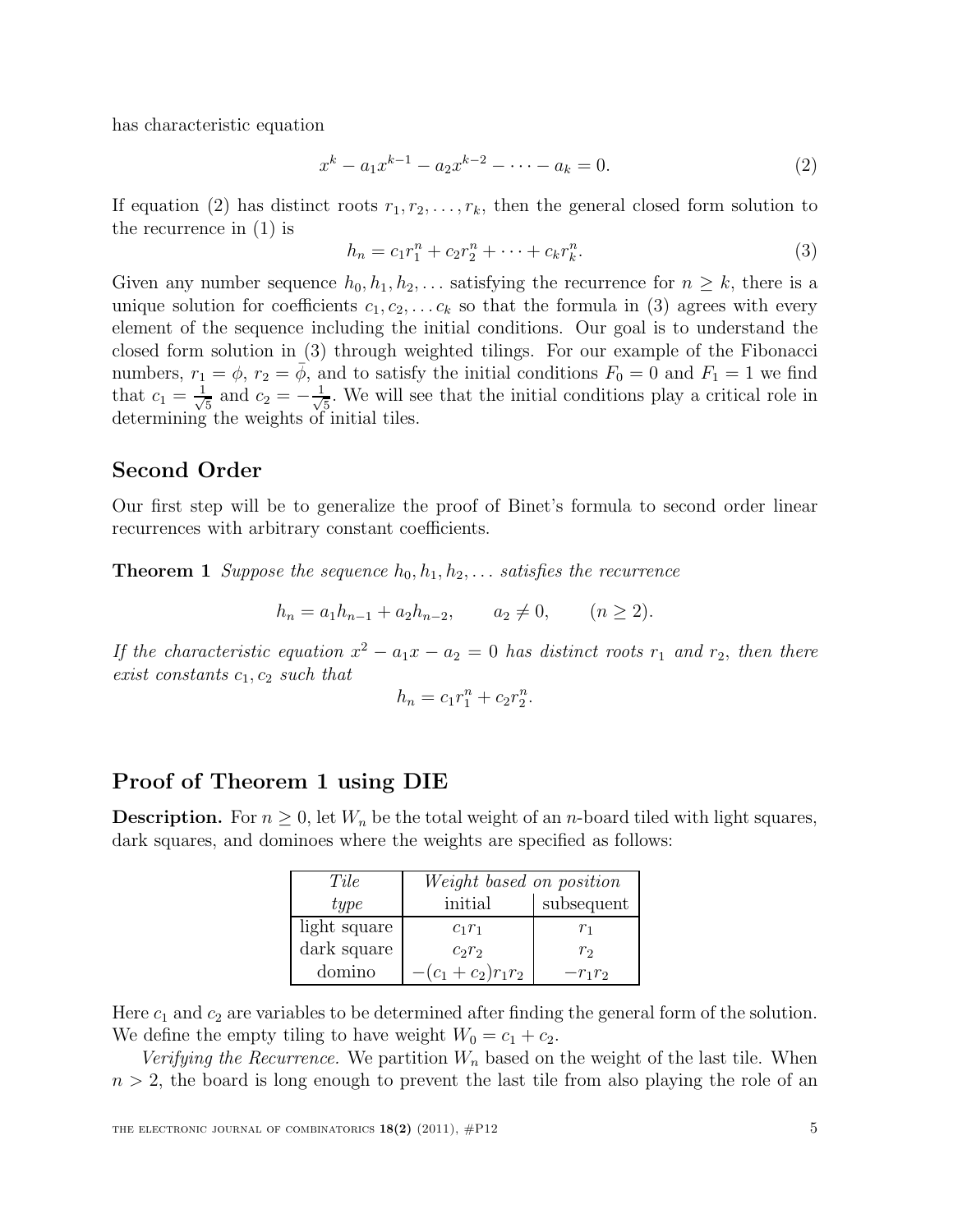initial tile. Tilings that end in a light square contribute a weight of  $r_1W_{n-1}$ , that end in a dark square contribute  $r_2W_{n-1}$ , and that end in a domino contribute  $-r_1r_2W_{n-2}$ . By similar reasoning and our choice of  $W_0$ , the recurrence also works when  $n = 2$ . Thus  $W_n = (r_1 + r_2)W_{n-1} - r_1r_2W_{n-2}$ . But  $r_1$  and  $r_2$  are roots of the characteristic polynomial  $x^2 - a_1x - a_2 = (x - r_1)(x - r_2)$ . Hence  $r_1 + r_2 = a_1$  and  $r_1r_2 = -a_2$  and we see that  $W_n$ satisfies the same recurrence as  $h_n$ ,  $W_n = a_1W_{n-1} + a_2W_{n-2}$ .

Involution. Given an *n*-tiling  $(n \geq 1)$ , let k mark the first variation. When  $k \geq 2$ , exchange a domino of weight  $-r_1r_2$  for consecutive squares of different shades (weight  $r_1r_2$ ) and vice versa. Remember when replacing a domino, the shade of the  $k^{th}$  cell must agree with the shade of the  $(k-1)^{st}$  cell. See Figure 4. The paired tilings have weights of equal magnitude but opposite sign.



FIGURE 4: IF VARIATION BEGINS AT CELL  $k, 2 \leq k \leq n-1$ .

**Exceptions.** For  $n \geq 1$ , the unmatched *n*-tilings are the all-square tilings of the same shade or those beginning with a variation. Fortunately we can form groups of  $n$ -tilings with initial variations to take advantage of further cancellation. An *n*-tiling with an initial variation begins in one of three ways: light square followed by a dark square (weight  $c_1r_1r_2$ ), dark square followed by a light square (weight  $c_2r_2r_1$ ), or a domino (weight  $-(c_1 + c_2)r_1r_2$ ). Clearly any exceptional tiling beginning with a variation can be grouped with the two alternate beginnings to create a 3-set of *n*-tilings whose weights sum to zero. See Figure 5. Consequently the only exceptional *n*-tilings contributing to the total weight



FIGURE 5: IF EXCEPTION BEGINS AT CELL 1, FORM 3-SETS OF *n*-TILINGS  $(n \geq 2)$  to create a grouping of net weight zero.

are the all-square tilings of the same shade. Thus the general solution to the recurrence is

$$
h_n = W_n = c_1 r_1^n + c_2 r_2^n
$$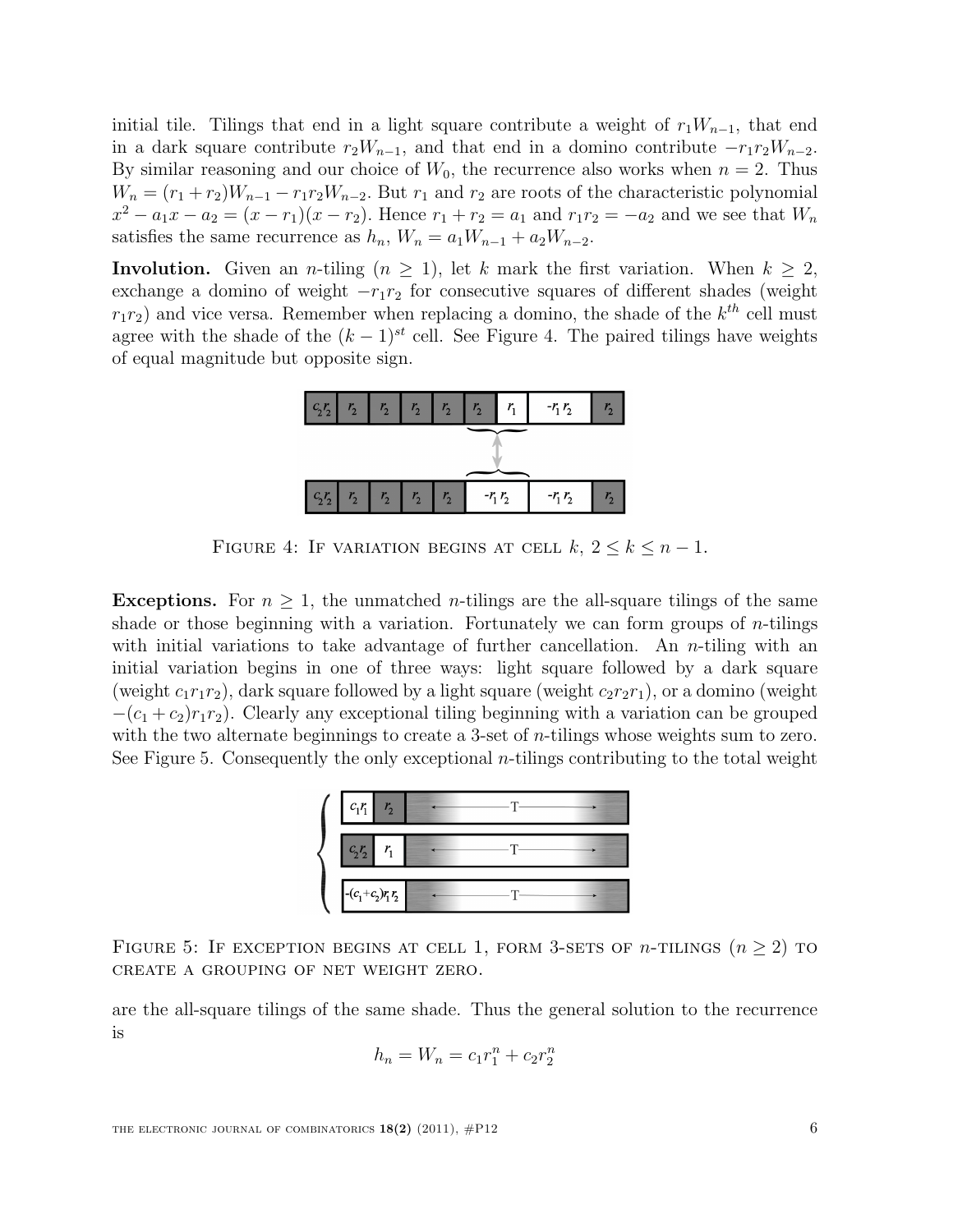for  $n \geq 0$ . (The  $n = 0$  case follows from our definition of  $W_0$ .) To find specific values of the variables  $c_1$  and  $c_2$  so that the general solution matches the initial conditions of the sequence, we need to solve the linear system

$$
c_1 + c_2 = h_0
$$
  

$$
r_1c_1 + r_2c_2 = h_1.
$$

The coefficient matrix  $\begin{bmatrix} 1 & 1 \\ 1 & 1 \end{bmatrix}$  $r_1$   $r_2$ 1 has determinant equal to  $r_2-r_1$ . Since  $r_1$  is distinct from  $r_2$ , the determinant is nonzero and the system has a unique solution. Thus the closed form solution  $h_n = c_1 r_1^n + c_2 r_2^n$  holds for  $n \ge 0$ .

### Higher Order

Proceeding to a higher order linear recurrence will require longer tiles and more weights. We call a  $1 \times t$  tile a t-omino; linear recurrence relations of order k will require tiles of all lengths from squares to k-ominoes. As with the second order recurrence, we start with the situation where the characteristic equation has distinct roots. The weights of squares will be selected from the roots of the characteristic equation and weights of t-ominoes will be a signed product of t distinct roots. Tiles of odd length will be weighted positively and tiles of even length, negatively. Weights of the first tiles will follow these general rules but be multiplied by an appropriate factor to ensure the total weight of an  $n$ -tiling can be chosen to match the given initial conditions for  $0 \le n \le k-1$ . We must broaden our idea of a variation in this context. It is still meant to indicate the involvement of two distinct roots in the weights. But this can happen in one of two ways:

- 1. a tile of length 2 or greater marks a variation since the weight of this tile includes at least two distinct roots;
- 2. a square of weight  $r_i$  marks a variation only if the subsequent tile (of any length) does not include the weight  $r_i$  as a factor.

In Figure 6, the second, fifth, sixth, and seventh tiles (beginning on cells 2, 5, 9, and 10 respectively) mark variations. The square on cell 4 is not a variation since it's weight of  $r_2$  occurs in the subsequent 4-omino.



FIGURE 6: WEIGHTED TILING WITH SQUARES, 3-OMINOES, 4-OMINOES SHOWING LOcation of variations.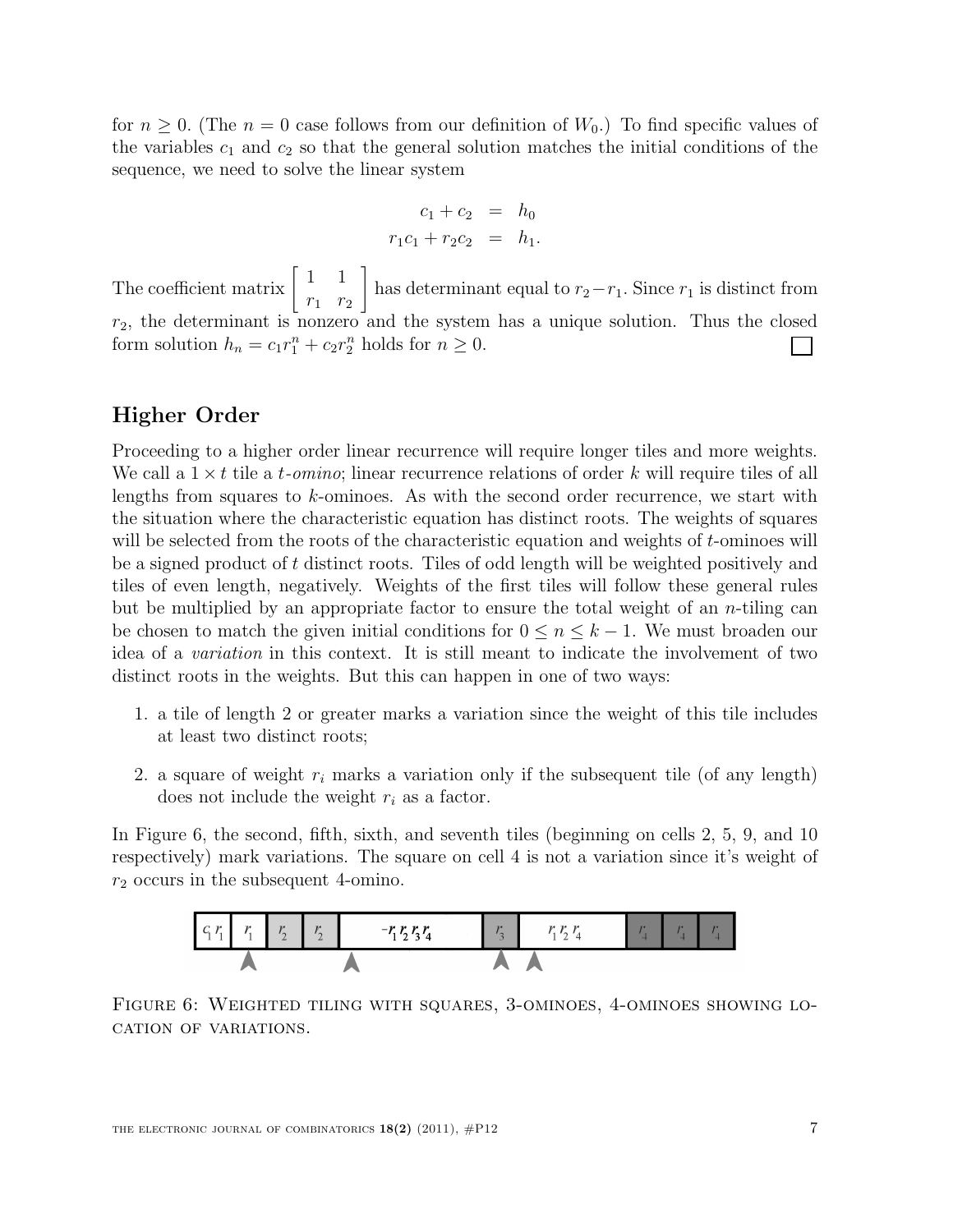**Theorem 2** Suppose the sequence  $h_0, h_1, h_2, \ldots$  satisfies the recurrence

 $h_n = a_1 h_{n-1} + a_2 h_{n-2} + \cdots + a_k h_{n-k} \qquad a_k \neq 0, \qquad (n \geq k).$ 

If the characteristic equation  $x^k - a_1x^{k-1} - a_2x^{k-2} - \cdots - a_k = 0$  has distinct roots  $r_1, r_2, \ldots, r_k$ , then there exist constants  $c_1, c_2, \ldots, c_k$  such that

$$
h_n = c_1 r_1^n + c_2 r_2^n + \dots + c_k r_k^n.
$$

Once again, we will first find the general solution to the recurrence and then show how it specializes to a particular solution to match the given initial conditions of a sequence.

#### Proof of Theorem 2 using DIE

**Description.** Let  $W_n$  be the total weight of an *n*-board tiled with squares, dominoes,  $\ldots$ , k-ominoes. We define  $W_0 = c_1 + c_2 + \cdots + c_k$  and for  $n \geq 1$ , the weight of an *n*-tiling is the product of the weights of its tiles, defined as follows:

| Tile           | <i>Available weights</i>                                                                                                             |                              |
|----------------|--------------------------------------------------------------------------------------------------------------------------------------|------------------------------|
| type           | for <b>initial</b> tiles                                                                                                             |                              |
| square         | $c_i r_i$                                                                                                                            | for $i = 1, 2, , k$          |
| domino         | $-(c_i+c_j)r_ir_i$                                                                                                                   | for $1 \leq i \leq j \leq k$ |
| $\ddot{\cdot}$ |                                                                                                                                      |                              |
|                | t-omino $ (-1)^{t+1}(c_{i_1} + c_{i_2} + \cdots + c_{i_t})r_{i_1}r_{i_2}\cdots r_{i_t}$ for $1 \leq i_1 < i_2 < \ldots < i_t \leq k$ |                              |
|                |                                                                                                                                      |                              |
|                | k-omino $(-1)^{k+1}(c_1+c_2+\cdots+c_k)r_1r_2\cdots r_k$                                                                             |                              |

where  $c_1, c_2, \ldots, c_k$  are variables to be determined once the general solution is found.

| Tile       |                              | <i>Available weights</i>                                                                              |
|------------|------------------------------|-------------------------------------------------------------------------------------------------------|
| type       | for subsequent tiles         |                                                                                                       |
| square     | $r_i$                        | for $i = 1, 2, , k$                                                                                   |
| omino      | $-r_i r_i$                   | for $1 \leq i < j \leq k$                                                                             |
|            |                              |                                                                                                       |
| $t$ -omino |                              | $\vert (-1)^{t+1} r_{i_1} r_{i_2} \cdots r_{i_t} \text{ for } 1 \leq i_1 < i_2 < \ldots < i_t \leq k$ |
|            |                              |                                                                                                       |
| $k$ -omino | $(-1)^{k+1}r_1r_2\cdots r_k$ |                                                                                                       |

Notice that the weight of a t-omino (for  $1 \leq t \leq k$ ) contains the product of t distinct roots. So there are  $\binom{k}{t}$ t different weights that can be assigned regardless of whether it occurs in initial position or not.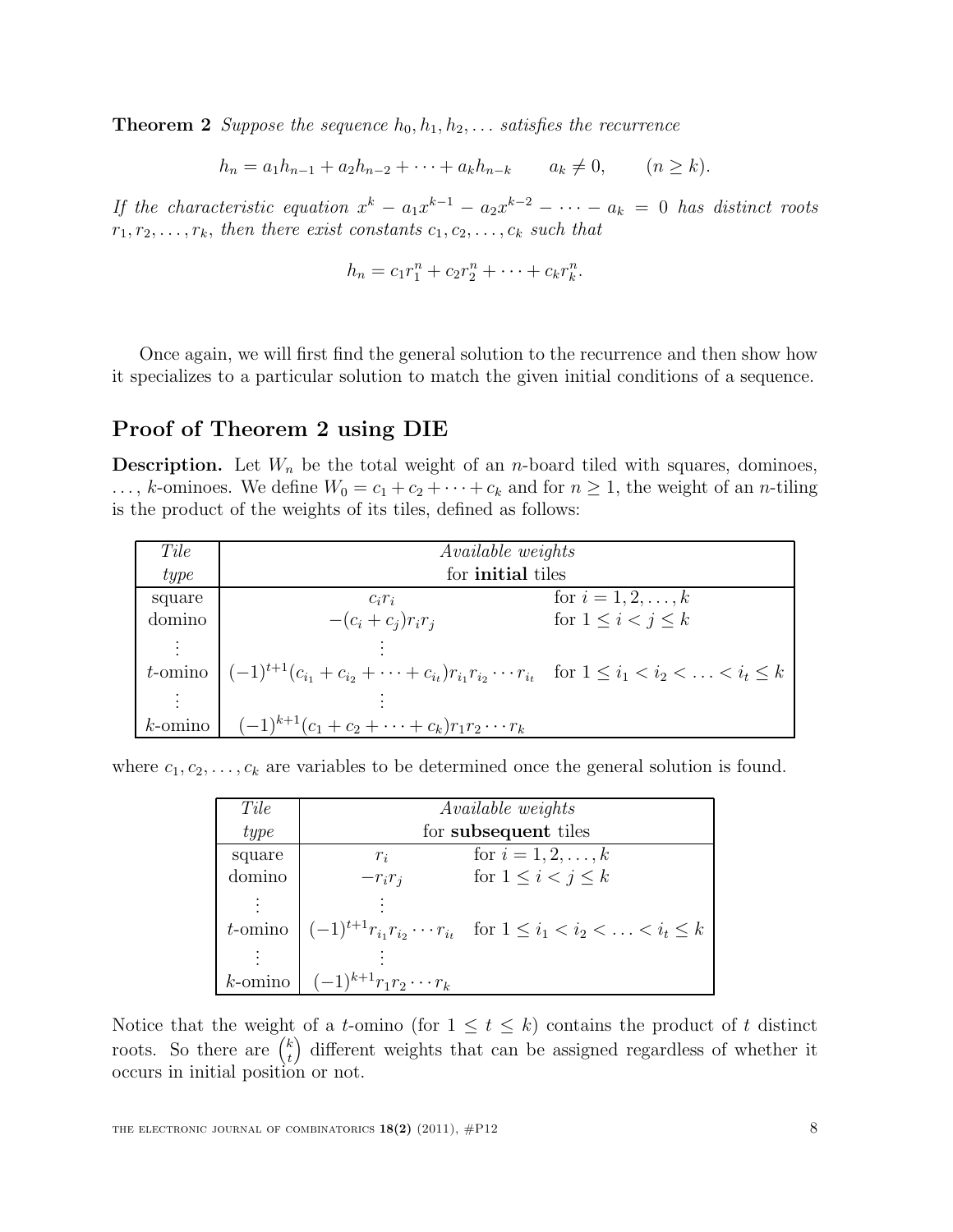Verifying the Recurrence. For  $n \geq k$ , we partition  $W_n$  based on the length of the last tile. It is important to remember the relationship between the roots of a characteristic equation and its coefficients. When

$$
x^{k} - a_{1}x^{k-1} - a_{2}x^{k-2} - \cdots - a_{k} = (x - r_{1})(x - r_{2})\cdots (x - r_{k}),
$$

the coefficient of  $x^{k-t}$ ,  $1 \le t \le k$ , is

$$
-a_t=\sum_{\substack{S\subset \{1,\ldots, k\}\\|S|=t}}\prod_{s\in S} -r_s.
$$

Said another way,

$$
a_t = \sum_{1 \le i_1 < i_2 < \dots < i_t \le k} (-1)^{t+1} r_{i_1} r_{i_2} \cdots r_{i_t}
$$

or  $a_t$  represents the sum over all possible t-omino weights. Thus the weight contribution for *n*-tilings that end in a *t*-omino, is  $a_tW_{n-t}$ . Summing over all possible tile lengths gives the desired recurrence  $W_n = a_1 W_{n-1} + a_2 W_{n-2} + \cdots + a_k W_{n-k}$ .

**Involution.** Given an *n*-tiling, let k mark the first variation. For  $k \geq 2$ , exchange a square of weight  $r_j$  followed by a t-omino of weight  $(-1)^{t+1}r_{i_1}r_{i_2}\cdots r_{i_t}$  by a  $(t+1)$ -omino of weight  $(-1)^{t+2} r_j r_{i_1} r_{i_2} \cdots r_{i_t}$ . Otherwise the variation marks a t-omino that is to be replaced by a square and a  $(t-1)$ -omino, where the weight given to the square on the  $k^{th}$ cell agrees with the weight of the square on cell  $(k - 1)$ . It is not possible for a variation to mark a square preceding a k-omino, since all roots occur in the weight of the largest tile. There is never a question of creating a tile too long for our consideration. See Figure 7. The paired tilings have weights of equal magnitude but opposite sign.



FIGURE 7: IF VARIATION BEGINS AT CELL  $k, 2 \leq k \leq n-1$ .

**Exceptions.** The unmatched  $n$ -tilings are the all-square tilings without variation or those beginning with a variation. Fortunately we can again form groups of  $n$ -tilings with initial variations to take advantage of further cancellation. Suppose an  $n$ -tiling begins with a t-omino  $(t \ge 2)$  of weight  $(-1)^{t+1}(c_{i_1}+c_{i_2}+\cdots+c_{i_t})r_{i_1}r_{i_2}\cdots r_{i_t}$ . Group this *n*-tiling with t others—specfically the ones beginning with a square of weight  $c_{i_q} r_{i_q}$  and a  $(t-1)$ -omino of weight  $(-1)^t r_{i_1} r_{i_2} \cdots r_{i_t}/r_{i_q}$  for  $q = 1, 2, \ldots, t$ . The net weight contribution of these  $t + 1$  n-tilings is zero. Thus n-tilings that begin with a variation can partitioned into sets whose net weight contribution is zero. Consequently the only exceptional *n*-tilings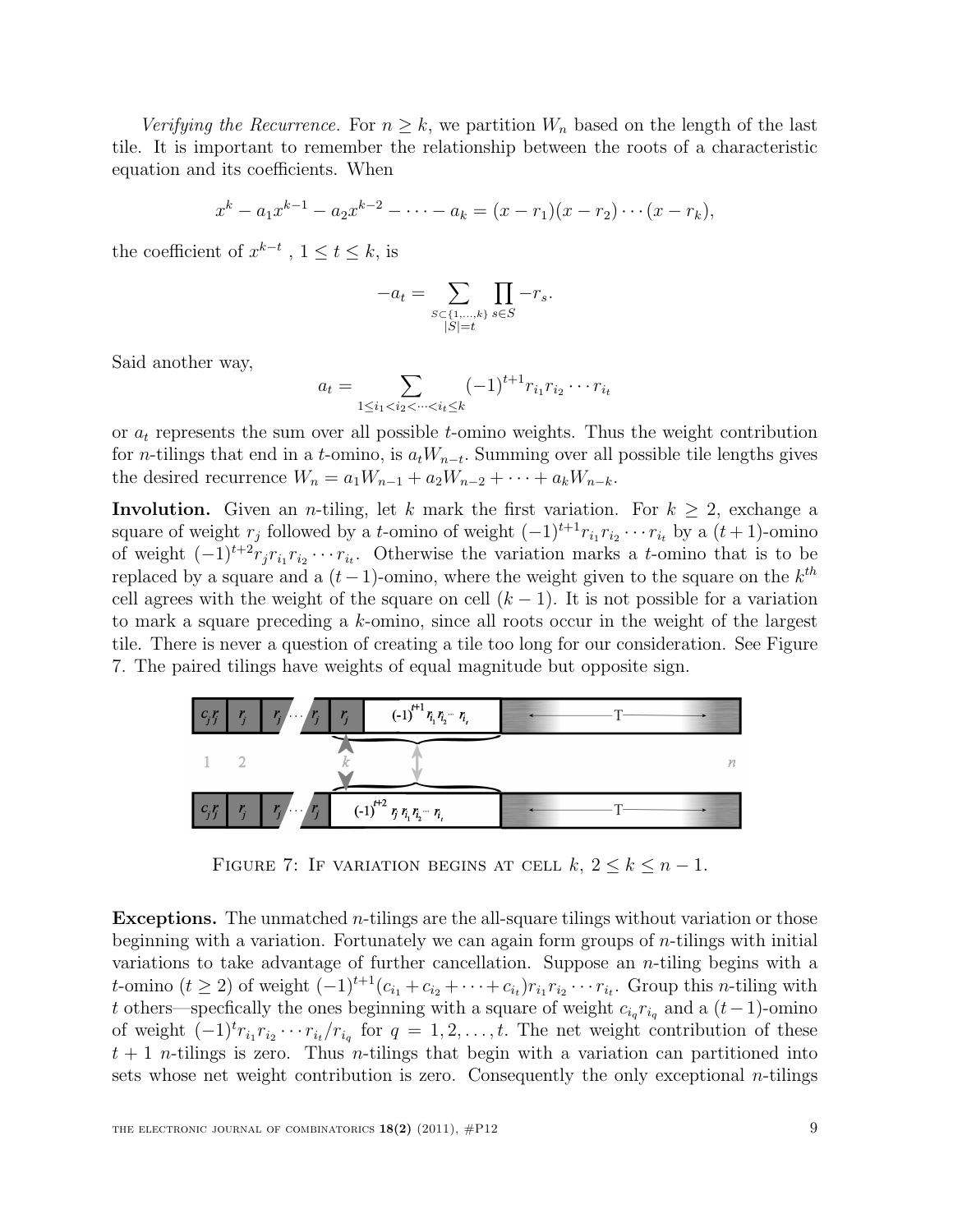contributing to the total weight are the all-square tilings of the same weight. Thus, for  $n \geq 0$ ,

$$
W_n = c_1 r_1^n + c_2 r_2^n + \dots + c_k r_k^n.
$$

Notice that the computation of the total weight was independent of the length of the tiling. So the involution and exception analysis also holds for  $n \geq 1$ .

To find specific values of the variables  $c_1, c_2, \ldots, c_k$ , in agreement with the initial conditions of the sequence, we need to solve the linear system

$$
c_1 + c_2 + \cdots + c_k = h_0
$$
  
\n
$$
r_1c_1 + r_2c_2 + \cdots + r_kc_k = h_1
$$
  
\n
$$
r_1^2c_1 + r_2^2c_2 + \cdots + r_k^2c_k = h_2
$$
  
\n
$$
\vdots \qquad \vdots
$$
  
\n
$$
r_1^{k-1}c_1 + r_2^{k-1}c_2 + \cdots + r_k^{k-1}c_k = h_{k-1}.
$$

The coefficient matrix is Vandermonde and its determinant is  $\prod_{1 \leq i < j \leq k} (r_j - r_i)$ . This classic result has many beautiful proofs (see e.g. [1, 6, 9]), including combinatorial ones [2, 7, 10]. Distinct roots guarantee a nonzero determinant and the existence of a unique solution for  $c_1, c_2, \ldots, c_k$  for any choice of initial conditions. Thus the closed form solution  $h_n = W_n = c_1 r_1^n + c_2 r_2^n + \dots + c_k r_k^n$  holds for  $n \ge 0$ .  $\mathbf{I}$ 

### 4 Characteristic Equations with Repetition

To extend our weighted tiling approach to linear recurrences whose characteristic equation has repeated roots, we are going to introduce coins to the weighted tilings. We begin with a simpler situation of a single root of high multiplicity before proceeding to the most general situation.

**Theorem 3** Suppose the sequence  $h_0, h_1, h_2, \ldots$  satisfies the recurrence

$$
h_n = a_1 h_{n-1} + a_2 h_{n-2} + \dots + a_k h_{n-k} \qquad a_k \neq 0, \qquad (n \geq k).
$$

If the characteristic polynomial factors as  $(x-r)^k$ , then there exist constants  $c_1, c_2, \ldots, c_k$ such that

$$
h_n = c_1 r^n + c_2 n r^n + \dots + c_k n^{k-1} r^n.
$$

Begin by thinking of the k roots as distinct  $r_1, r_2, \ldots, r_k$  (the first root, the second root, third root, etc.) and use them to assign weights to tiles as was previously done. Of course numerically  $r_1 = r_2 = \cdots = r_k = r$ . If you prefer, you can think of a square of weight  $r_1$  as white, a square of weight  $r_k$  as black, and squares of weights in between as proportionally darker shades of grey. For a given weighted tiling, if  $r_m$  is the largest root that appears (meaning  $m$  is the largest index involved in any tile weight), then we place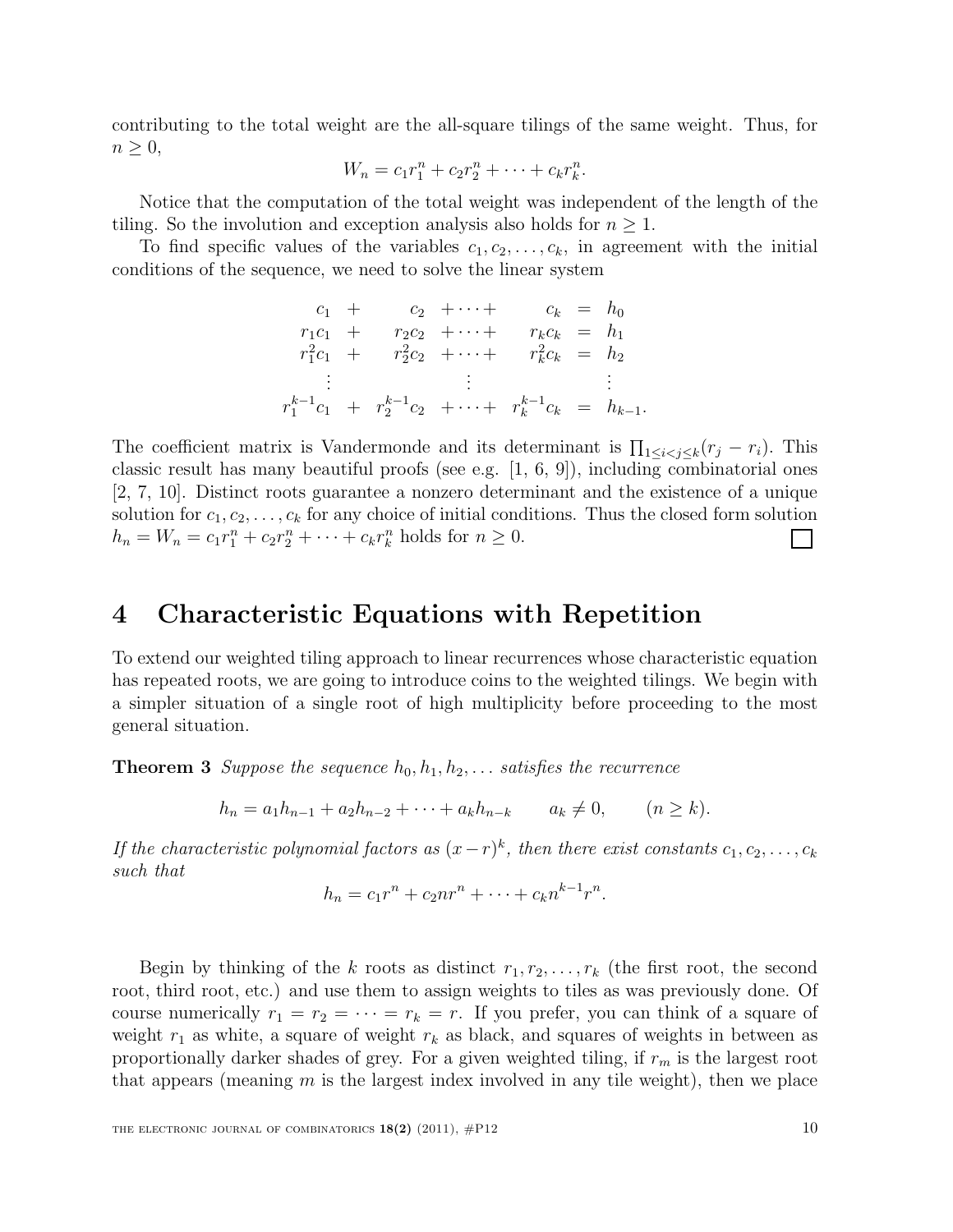

FIGURE 8: EXAMPLES OF 15-TILINGS WITH LARGEST REPEATED ROOT  $r_4$  REQUIRing 3 different coins. Notice that the second and third examples are considered different because the coins are distinct.

 $m-1$  distinct coins on the tiling where a coin can only be placed on a tile whose weight contains  $r_m$  as a factor. See examples in Figure 8.

**Description.** Define  $W_0 = c_1$  and for  $n \geq 1$  let  $W_n$  be the total weight of a *coined*  $n$ -board tiled with squares, dominoes,  $\dots$ ,  $k$ -ominoes where the weights are specified as follows:

| Tile   | <i>Available weights</i>                                                                                                      |                              |
|--------|-------------------------------------------------------------------------------------------------------------------------------|------------------------------|
| type   | for <b>initial</b> tiles                                                                                                      |                              |
| square | $c_i r_i$                                                                                                                     | for $i = 1, 2, , k$          |
| domino | $-(c_i+c_j)r_ir_i$                                                                                                            | for $1 \leq i \leq j \leq k$ |
| ÷      |                                                                                                                               |                              |
|        | t-omino $ (-1)^{t+1}(c_{i_1}+c_{i_2}+\cdots+c_{i_t})r_{i_1}r_{i_2}\cdots r_{i_t}$ for $1\leq i_1 < i_2 < \ldots < i_t \leq k$ |                              |
|        |                                                                                                                               |                              |
|        | k-omino $(-1)^{k+1}(c_1+c_2+\cdots+c_k)r_1r_2\cdots r_k$                                                                      |                              |

| where $c_1, c_2, \ldots, c_k$ are variables to be determined once the general solution is found. |  |  |  |
|--------------------------------------------------------------------------------------------------|--|--|--|
|--------------------------------------------------------------------------------------------------|--|--|--|

| Tile       |                              | <i>Available weights</i>                                                                              |
|------------|------------------------------|-------------------------------------------------------------------------------------------------------|
| type       | for subsequent tiles         |                                                                                                       |
| square     | $r_i$                        | for $i = 1, 2, , k$                                                                                   |
| domino     | $-r_i r_i$                   | for $1 \leq i < j \leq k$                                                                             |
|            |                              |                                                                                                       |
|            |                              | <i>t</i> -omino $(-1)^{t+1}r_{i_1}r_{i_2}\cdots r_{i_t}$ for $1 \leq i_1 < i_2 < \ldots < i_t \leq k$ |
|            |                              |                                                                                                       |
| $k$ -omino | $(-1)^{k+1}r_1r_2\cdots r_k$ |                                                                                                       |

For a given tiling, if m is the largest index involved in any tile weight then place  $m-1$ distinct coins on the tiling; coins may be placed only on tiles with weights containing  $r_m$ as a factor.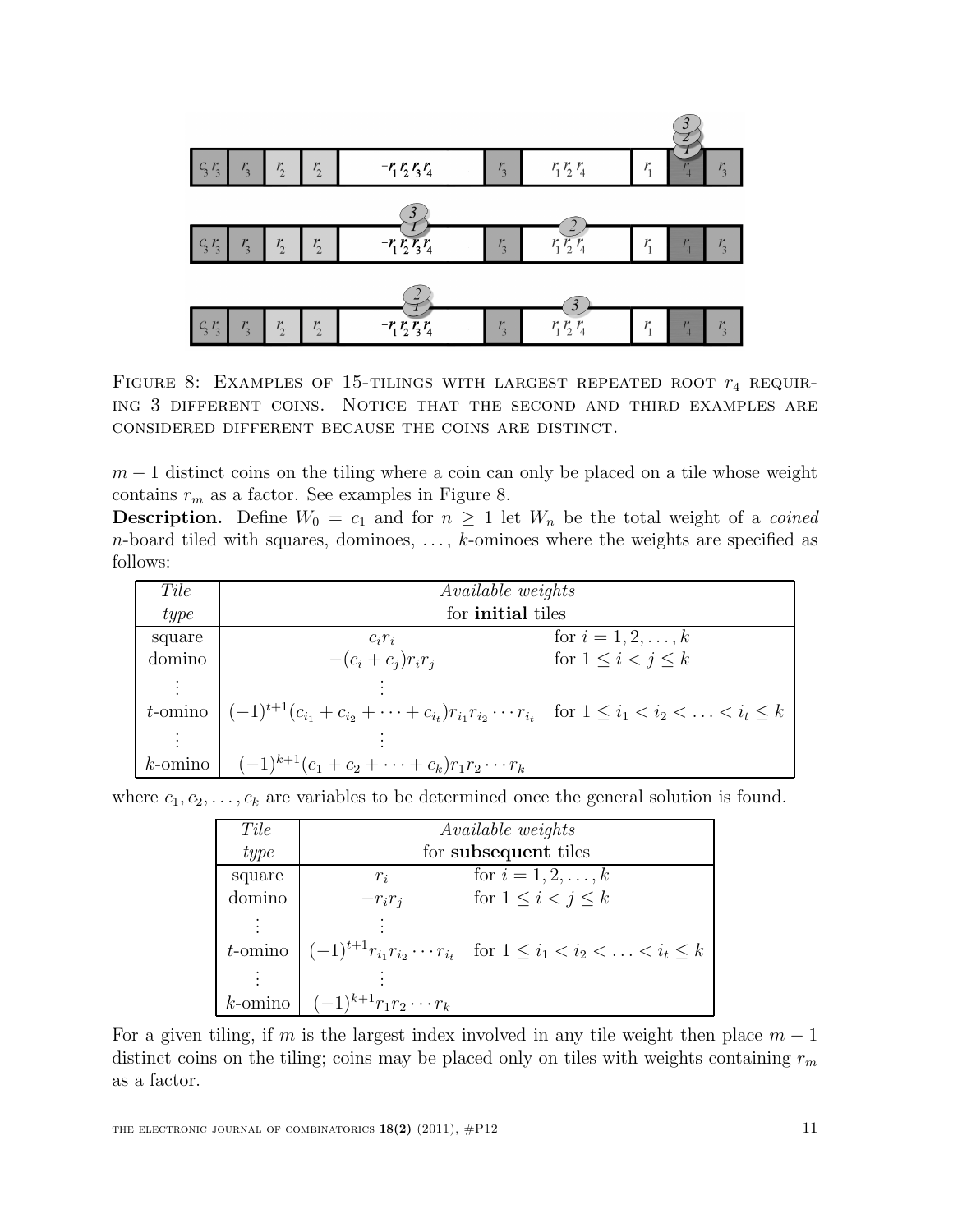Verifying the Recurrence. For  $n \geq k$ , we partition  $W_n$  based on the number of coins on the last tile. We will show that the total weight contributed by  $n$ -tilings with at least one coin on the last tile is zero. The important tilings are those with uncoined final tiles and these will be counted based on the weight and length of the last tile.

Consider the weight contribution of *n*-tilings with largest root  $r_m$  having q coins on the last tile,  $1 \le q \le m-1$ ,  $2 \le m \le k$ . Since the last tile has at least one coin,  $r_m$  must be a factor of its weight. Further, no tile can be longer than m or else a larger root would be involved. We pair tilings based on the *last* variation: a tile of length greater than or equal to 2 that contains  $r_m$  as a weight where the only tiles that follow it (if any) are squares of weight  $r_m$ , or it is a tile of length greater than or equal to 1 that does not contain  $r_m$ , where the only tiles that follows (at least one) are squares of weight  $r_m$ . See Figure 9. As



Figure 9: Coined and weighted 12-tilings where the last tile includes a ROOT OF LARGEST WEIGHT AND AT LEAST ONE COIN. THE *last variation* FOR EACH example is marked by a grey arrow.

long as the variations do not involve the first tile of the n-board, switching between the two types of variations maintains the magnitude of the tilings' weights but changes the sign. Furthermore, if coins are involved in the variation, they follow the tile with factor  $r_m$ . The total number of coins remains constant at  $m-1$  and the last tile maintains q coins. The unpaired tilings in this subset are those whose last variation involves the first tile (specifically the first tile has length m or less with weights selected from  $r_1, r_2, \ldots r_m$ followed by all squares of weight  $r_m$ ) or the coined all-square tilings of weight  $c_m r_m^n$ . The total weight of these exceptions is

$$
\sum_{t=1}^{m} \sum_{1 \leq i_1 < i_2 < \cdots < i_t \leq m} (-1)^{t+1} (c_{i_1} + c_{i_2} + \cdots + c_{i_t}) \underbrace{r_{i_1} r_{i_2} \cdots r_{i_t} r_m^{n-t}}_{r^n}.
$$
\n
$$
\tag{4}
$$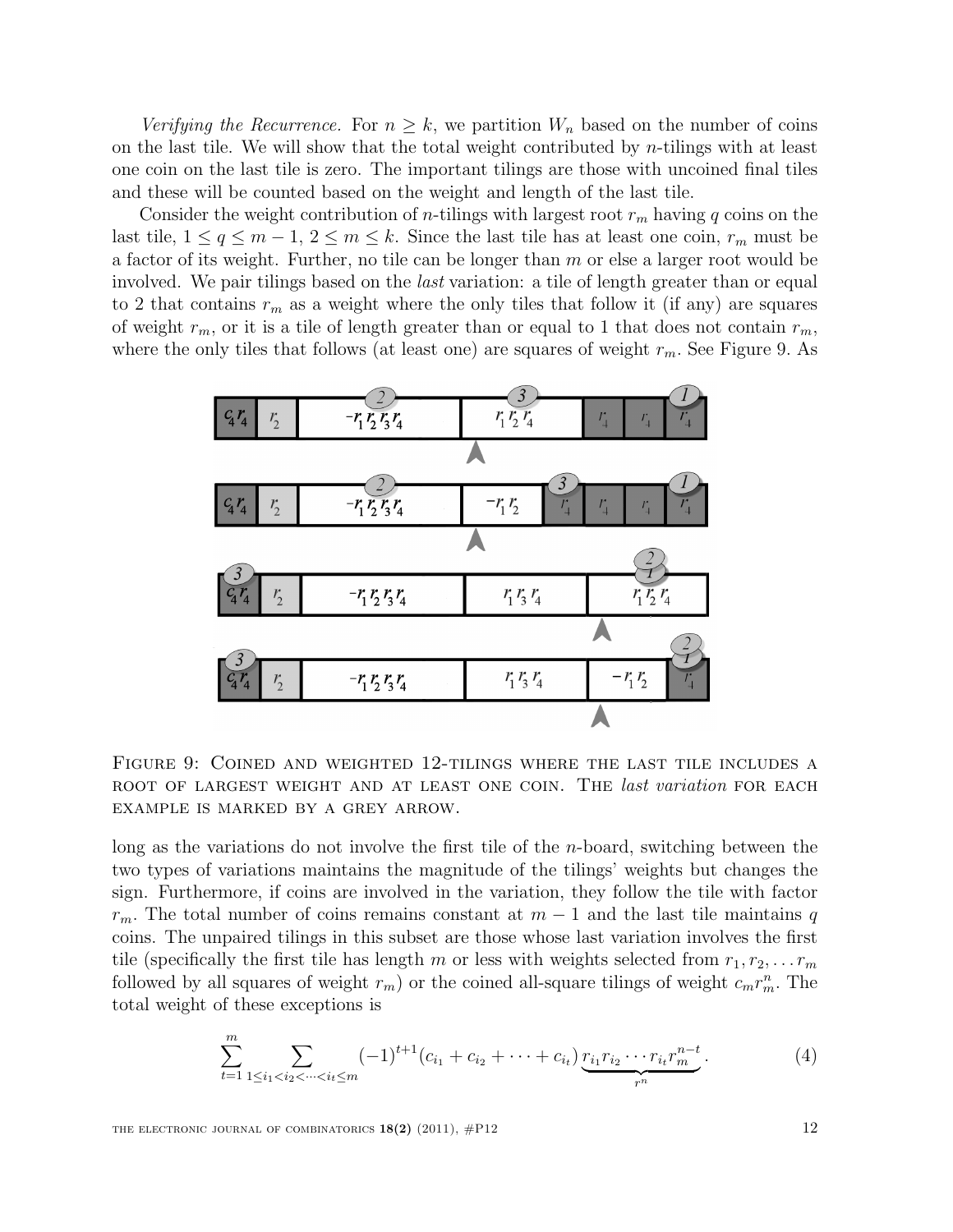The analysis of this sum depends only on the interactions of the special coefficient  $c_1, c_2, \ldots, c_m$  since every term has a common factor of  $r^n$ . For  $1 \leq j \leq m$ ,  $c_j$  is either added or subtracted depending on whether  $r_j$  is a factor of an initial tile of odd or even length. Since  $r_j$  occurs as a factor of an initial square  $\binom{m-1}{0}$  times, a factor of an initial domino  $\binom{m-1}{1}$ ) times, an initial tromino  $\binom{m-1}{2}$ ), and an initial *m*-omino  $\binom{m-1}{m-1}$  $m-1$  $\setminus$ times, the contribution of the initial weighting factor  $c_j$  in (4) is the alternating sum  $\binom{m-1}{0}$  $\binom{m-1}{1}$  $+ \binom{m-1}{2}$  $+ \cdots + (-1)^{m-1} {m-1 \choose m-1}$  $m-1$  $= 0.$  Summing over all possible values of q and  $m$ , we conclude that the total weight contribution for  $n$ -tilings with at least one coin on the last tile is zero.

It remains to determine the weight contribution of the coined  $n$ -tilings with uncoined final tiles. The target recurrence

$$
a_1 W_{n-1} + a_2 W_{n-2} + \dots + a_k W_{n-k} \qquad a_k \neq 0, \qquad (n \geq k)
$$

is achieved by naively appending uncoined weighted t-ominoes to properly weighted and coined  $(n - t)$ -tilings for  $t = 1, 2, \ldots k$ . This procedure is a tad overzealous because it introduces some improper coined tilings. If the newly appended tile includes larger roots than previously occurred, the number and placement of coins is no longer valid. For example, appending an uncoined square of weight  $r<sub>5</sub>$  to any tiling in Figure 8 or an uncoined 4-omino of weight  $-r_2r_3r_4r_5$  to any tiling in Figure 9 creates improper 16-tilings as the largest root is  $r<sub>5</sub>$  and the tiling now requires 4 coins distributed to tiles containing a factor of  $r_5$ .

Fortunately, we can show how the invalid coined  $n$ -tilings created by this process contribute a net weight of zero. Suppose that attaching an uncoined t-omino  $(1 \le t \le k)$ to an  $(n - t)$ -tiling creates an invalid *n*-tiling. Then the *t*-omino must have at least one root greater than  $r_m$ , where  $r_m$  is the largest root that appears in the valid  $(n-t)$ -tiling. Suppose exactly j of the roots in the t-omino are greater than  $r_m$ , where  $1 \leq j \leq t$ . We now consider two cases, depending on whether  $j \leq t - 1$  or  $j = t$ . If  $j \leq t - 1$ , then we *split* the *t*-omino into a *j*-omino with the *j* largest roots preceded by an uncoined  $(t-j)$ -omino with  $t-j$  roots that are no bigger than  $r_m$ . This is an invalid *n*-tiling that arises from appending a j-omino (with all roots greater than  $r_m$ ) to a valid  $(n - j)$ -tiling that ends with an uncoined tile. Since the sign of the t-omino is  $(-1)^{t-1}$  and the sign of the split tiles is  $(-1)^{j-1}(-1)^{t-j-1} = (-1)^{t-2}$ , the pair of invalid tilings are of opposite sign. On the other hand, if  $j = t$  (all roots of the *t*-omino are greater than  $r_m$ ), then we merge the t-omino with the preceding tile (say of length  $i \geq 1$ ), provided that the *i*-omino is uncoined. This creates an invalid, opposite signed, n-tiling that ends with an uncoined  $(t + i)$ -omino, preceded by a valid coined  $(n - t - i)$ -tiling, (where t of the roots of the  $(t + i)$ -omino are greater than  $r_m$ ). Note that since the roots on the t-omino and i-omino are distinct, then the  $(t+i)$ -omino has length at most k. Further, if  $n \geq k+1$ , the *i*-omino could not have been the initial tile. If  $n = k$ , the only way that the uncoined *i*-omino can be the initial tile, is if the *i*-onimo is a square of weight  $c_1r_1$  (otherwise it would have a coin), and the t-omino is a  $(k-1)$ -omino of weight  $(-1)^{k-2}r_2 \ldots r_k$ . But this is cancelled out by the  $a_kW_0$  term which contributes  $(-1)^{k-1}r_1r_2 \ldots r_kc_1$ , by our choice of  $W_0$ .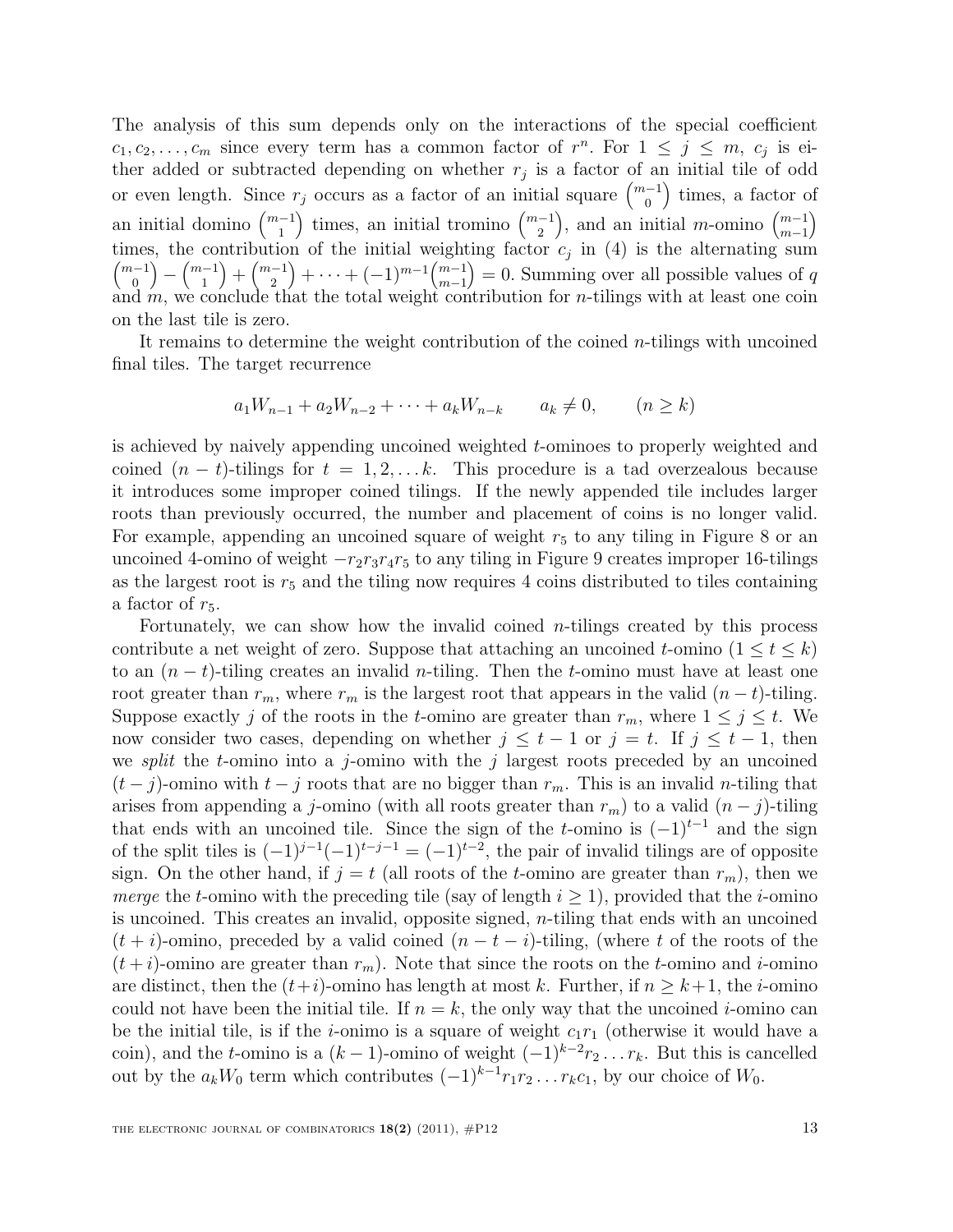The only remaining invalid n-tilings are those consisting of a valid coined  $(n-t)$ -tiling with maximum root  $r_m$  followed by a *t*-omino (of weight  $r<sup>t</sup>$ ) where all *t* roots are greater than  $r_m$ , and the  $(n-t)$ -tiling ends with a coined tile. As we saw earlier, the total weight contribution for coined tilings (this time  $(n-t)$ -tilings) that end with a coined tile is zero. Hence only valid coined tilings are making net contributions in the desired recurrence, so we conclude that for  $n \ge k$ ,  $W_n = a_1 W_{n-1} + a_2 W_{n-2} + \cdots + a_k W_{n-k}$ .

Involution. Given a coined *n*-tiling, let  $\ell$  mark the first cell of the first variation. For  $\ell \geq 2$ , exchange a square of weight  $r_j$  followed by a t-omino of weight  $(-1)^{t+1}r_{i_1}r_{i_2}\cdots r_{i_t}$ by a  $(t + 1)$ -omino of weight  $(-1)^{t+2} r_j r_{i_1} r_{i_2} \cdots r_{i_t}$ . Otherwise the variation marks a tomino that is to be replaced by a square and a  $(t - 1)$ -omino, where the weight given to the square on the  $\ell^{th}$  cell agrees with the weight of the square on cell  $(\ell - 1)$ . Coins follow the maximum root. It is not possible for a variation to mark a square preceding a k-omino, since all roots occur in the weight of the largest tile, so there is never a question of creating a tile too long for our consideration. The paired coined  $n$ -tilings have weights of equal magnitude but opposite sign.

**Exceptions.** The unmatched  $n$ -tilings are the all-square coined tilings without variation or those beginning with a variation. Groups of *n*-tilings with initial variations, taking coins into account, will again sum to zero. Suppose an *n*-tiling begins with a  $t$ -omino  $(t \geq 2)$  of weight  $(-1)^{t+1}(c_{i_1} + c_{i_2} + \cdots + c_{i_t})r_{i_1}r_{i_2}\cdots r_{i_t}$ . Group this *n*-tiling with t others—specially the ones beginning with a square of weight  $c_{i_q}r_{i_q}$  and a  $(t-1)$ -omino of weight  $(-1)^t r_{i_1} r_{i_2} \cdots r_{i_t}/r_{i_q}$  for  $q = 1, 2, \ldots, t$ . The net weight contribution of these  $t + 1$  $n$ -tilings is zero. Thus  $n$ -tilings that begin with a variation can be partitioned into sets whose net weight contribution is zero. Consequently the only exceptional coined  $n$ -tilings contributing to the total weight are the all-square coined tilings of the same weight. For  $1 \leq j \leq k$ , the all square tiling of weight  $c_j r_j^n$  requires j −1 distinct coins and consequently contributes  $c_j n^{j-1} r_j^n = c_j n^{j-1} r^n$ . Summing over all j gives

$$
W_n = c_1r^n + c_2nr^n + \cdots + c_kn^{k-1}r^n.
$$

The computation of the total weight was independent of the length of the tiling. So the involution and exception analysis also holds for  $n \geq 1$ .

To find specific values of the variables  $c_1, c_2, \ldots, c_k$ , so that the general solution matches the initial conditions of the sequence, we need to solve the linear system

$$
c_1 = h_0
$$
  
\n
$$
c_1 + c_2 + c_3 + \cdots + c_k = h_1/r
$$
  
\n
$$
c_1 + 2c_2 + 4c_3 + \cdots + 2^{k-1}c_k = h_2/r^2
$$
  
\n
$$
\vdots \qquad \vdots \qquad \vdots
$$
  
\n
$$
c_1 + (k-1)c_2 + (k-1)^2c_3 + \cdots + (k-1)^{k-1}c_k = h_{k-1}/r^{k-1}
$$

The coefficient matrix is again Vandermonde, guaranteeing a nonzero determinant and the existence of a unique solution for  $c_1, c_2, \ldots, c_k$  for any choice of initial conditions. Thus the closed form solution  $h_n = c_1 r^n + c_2 n r^n + \cdots + c_k n^{k-1} r^n$  holds for  $n \ge 0$ .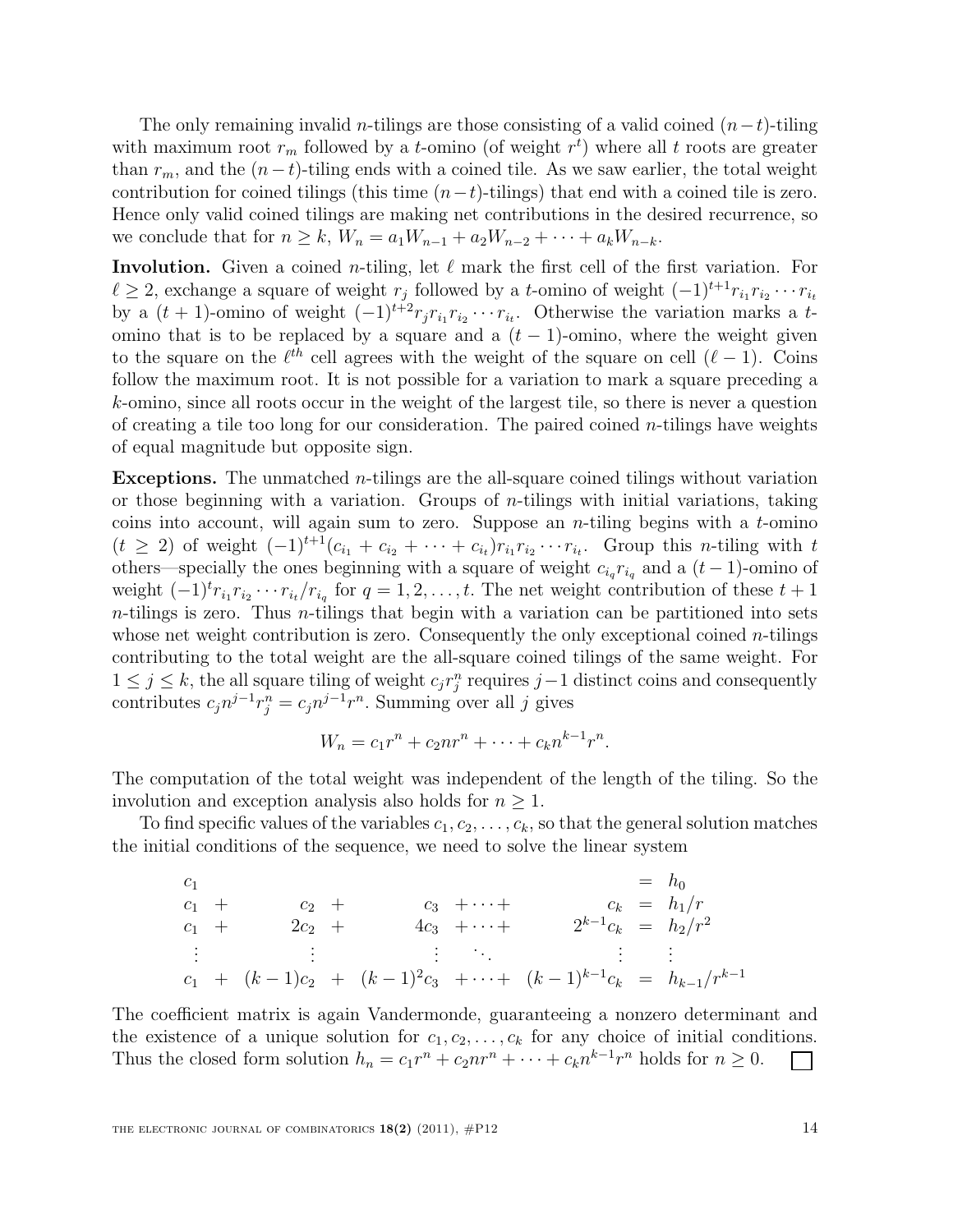### In Greatest Generality

No new ideas are required to complete the discussion to all homogeneous linear recurrences with constant coefficients.

**Theorem 4** Suppose the sequence  $h_0, h_1, h_2, \ldots$  satisfies the recurrence

 $h_n = a_1 h_{n-1} + a_2 h_{n-2} + \cdots + a_k h_{n-k} \qquad a_k \neq 0, \qquad (n \geq k).$ 

If the characteristic polynomial has distinct roots  $r_1, r_2, \ldots, r_t$  of multiplicities  $m_1, m_2, \ldots,$  $m_t$  respectively, then there exist k constants  $c_{(1,1)}, c_{(1,2)}, \ldots, c_{(1,m_1)}, c_{(2,1)}, c_{(2,2)}, \ldots, c_{(2,m_2)}$ ,  $\ldots, c_{(t,1)}, \ldots, c_{(t,m_t)},$  such that

$$
h_n = \sum_{i=1}^t (c_{(i,1)} + c_{(i,2)}n + \cdots + c_{(i,m_i)}n^{m_i-1})r_i^n.
$$

Notice if all the roots of the characteristic polynomial are distinct, this reduces the Theorem 2 and if the roots are all the same, it reduces to Theorem 3. As before, we think of the  $k$  roots as distinct and use them to assign weights to tiles. Given a weighted tiling, assign coins for each (truly) distinct root based on the largest multiplicity of the root occurring as a weight. Say if the first, second, and fourth copies of  $r_1$  occur as weighting factors, we must distribute 3 coins among the tiles containing the fourth copy of  $r_1$  as a factor. If only the second copy of  $r_3$  occurs, we place 1 coin on some tile containing that factor of  $r_3$  and so on. To verify the recurrence for  $n > k$ , partition the tilings based on the number of coins on the last tile and show that the total weight contributed by  $n$ -tilings with at least one coin on the last tile is zero. The target recurrence includes improperly coined tilings that make a net contribution of zero to the total weight as before. The involution is based on the first variation and the analysis of exceptions remain the same. The formula is valid for  $n \geq 1$  and linear algebra guarantees that a unique solution for the coefficients  $c_{(1,1)}, c_{(1,2)}, \ldots, c_{(1,m_1)}, c_{(2,1)}, c_{(2,2)}, \ldots, c_{(2,m_2)}, \ldots, c_{(t,1)}, \ldots, c_{(t,m_t)}$  exists.

### 5 An alternative approach

There is another way to approach this problem using sign-reversing involutions, without using DIE, since there will be no exceptions. Instead of interpreting  $h_n$  as counting weighted tilings and then canceling to get the closed form, we reverse the process to show that the closed form satisfies the recurrence. For example, for the second order case with distinct roots, to show that  $c_1r_1^n + c_2r_2^n$  satisfies the recurrence, it suffices (by linearity and symmetry) to show that  $h_n = r_1^n$  satisfies  $h_n = a_1 h_{n-1} + a_2 h_{n-2}$  where  $a_1 = (r_1 + r_2)$ and  $a_2 = -r_1r_2$ . That is, we need to show, for  $n \geq 2$ ,

$$
r_1^n - (r_1 + r_2)r_1^{n-1} + r_1r_2 \ r_1^{n-2} = 0.
$$

More generally, for the higher order recurrence with  $k$  distinct roots, the identity to be proved is, for  $n \geq k$ ,

$$
r_1^n - e_1 r_1^{n-1} + e_2 r_1^{n-2} - \dots + (-1)^k e_k r_1^{n-k} = 0,
$$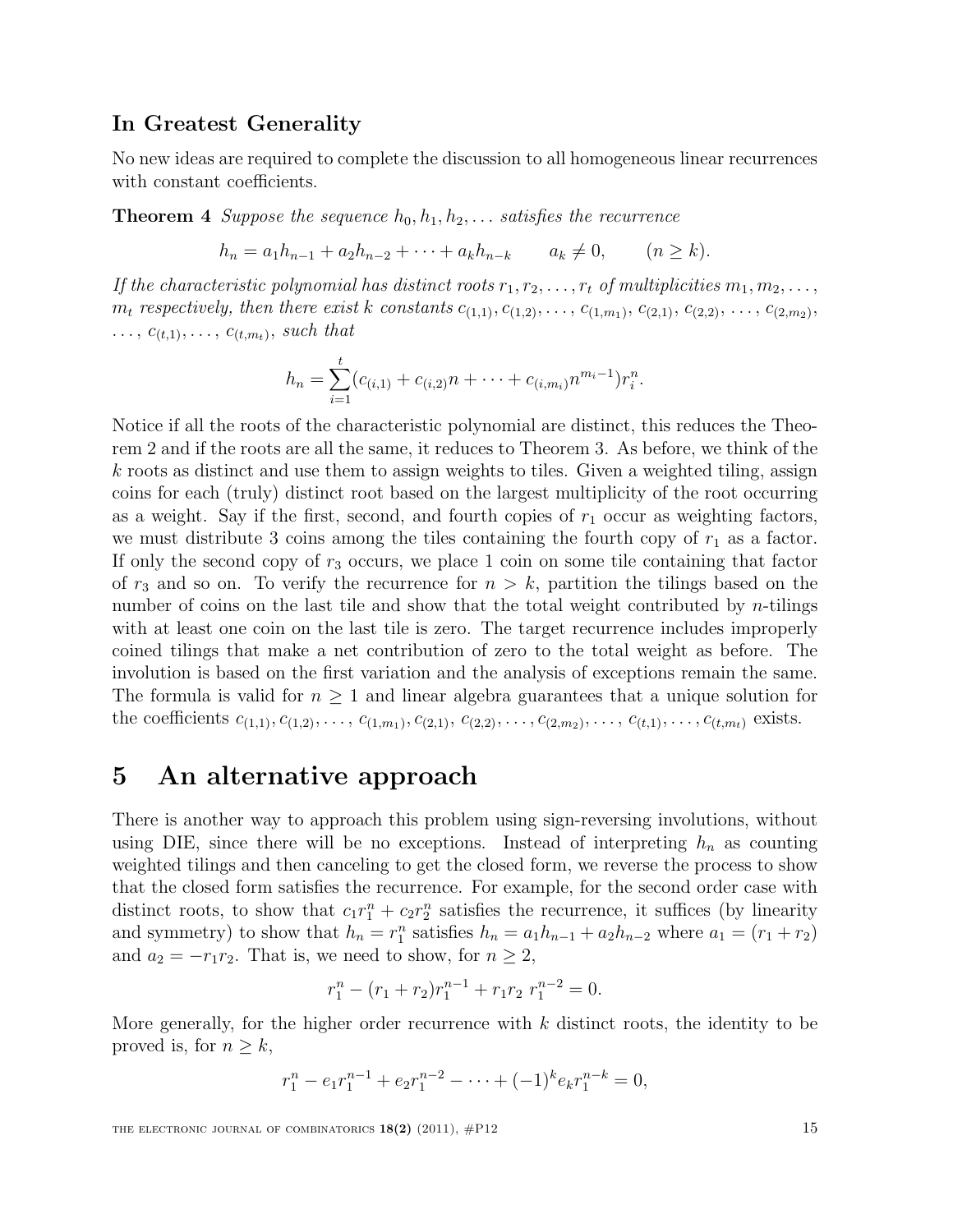where  $e_t = \sum_{1 \leq i_1 < \dots < i_t \leq k} r_{i_1} \cdots r_{i_t}$ .

Here, our tilings consist of a single t-omino (for some  $0 \le t \le k$ ) followed by  $n - t$ squares of weight  $r_1$ . In this model, for  $t \geq 1$ , the weight of an initial t-omino with label  $r_{i_1} \cdots r_{i_t}$  is  $(-1)^t r_{i_1} \cdots r_{i_t}$ , and the weight of a tiling is the product of the weights of its tiles. The  $t = 0$  situation corresponds to the tiling of weight  $r_1^n$ , consisting of all squares of weight  $r_1$  (not to be confused with one of the  $t = 1$  tilings with weight  $-r_1^n$  that begins with a square of weight  $-r_1$ ). Hence for  $1 \le t \le k$ , the total weight of all length *n*-tilings that start with a t-omino is  $(-1)^t e_t r_1^{n-t}$ , so the total weight of all such tilings is the left side of the identity.

To show that the total weight is zero, we find a mate of opposite weight for each tiling as follows. If the leading t-omino contains  $r_1$ , then we split that tile into a  $(t-1)$ -omino followed by a square of weight  $r_1$ . Conversely, if the initial tile does not contain  $r_1$ , then we merge it with the square that follows it, creating a  $(t + 1)$ -omino. For example, the tiling  $(-r_2r_3r_5)r_1r_1r_1$  is paired with the tiling  $(r_1r_2r_3r_5)r_1r_1$  which has opposite weight. See Figure 10. Thus we have a sign reversing involution, resulting in a total weight of zero, as desired.



Figure 10: Illustrating the alternate approach suggested by Zeilberger's work.

We point out that this involution is very similar to one used by Zeilberger[13] in his proof of Newton's celebrated identities that for  $n > 0$  and  $k > 0$ ,

$$
\sum_{r=0}^{k-1}(-1)^r \left(\sum_{1 \leq i_1 < \dots < i_r \leq n} x_{i_1} \cdots x_{i_r}\right) \left(\sum_{j=1}^n x_j^{k-r}\right) + (-1)^k \left(\sum_{1 \leq i_1 < \dots < i_k \leq n} x_{i_1} \cdots x_{i_k}\right) k = 0.
$$

The situation with multiple roots can be handled in a similar fashion. Here, it suffices to show (by linearity and symmetry) that if  $r_1$  is a root of multiplicity  $m \leq k$ , then for  $1 \le j \le m, h_n = {\binom{n+j-1}{j-1}}$  $j-1$  $r_1^n$  satisfies the previous recurrence. (Note that these m functions) span the set of functions of the form  $n^i r^n$  for  $i = 0, 1, ..., m - 1$ .) That is, for fixed j (where  $1 \leq j \leq m \leq k$ ) and for  $n \geq k$ ,

$$
\sum_{t=0}^{k} (-1)^{t} e_{t} {n-t+j-1 \choose j-1} r_{1}^{n-t} = 0,
$$

where  $e_0 = 1$  and  $e_t = \sum_{1 \le i_1 < \dots < i_t \le k} r_{i_1} \cdots r_{i_t}$ .

Since  $r_1$  has multiplicity m, we let  $r_1 = r_2 = \cdots = r_m$ . Here, our combinatorial model is a length n tiling that begins with a t-omino,  $0 \le t \le k$ , followed by  $n - t$  squares, but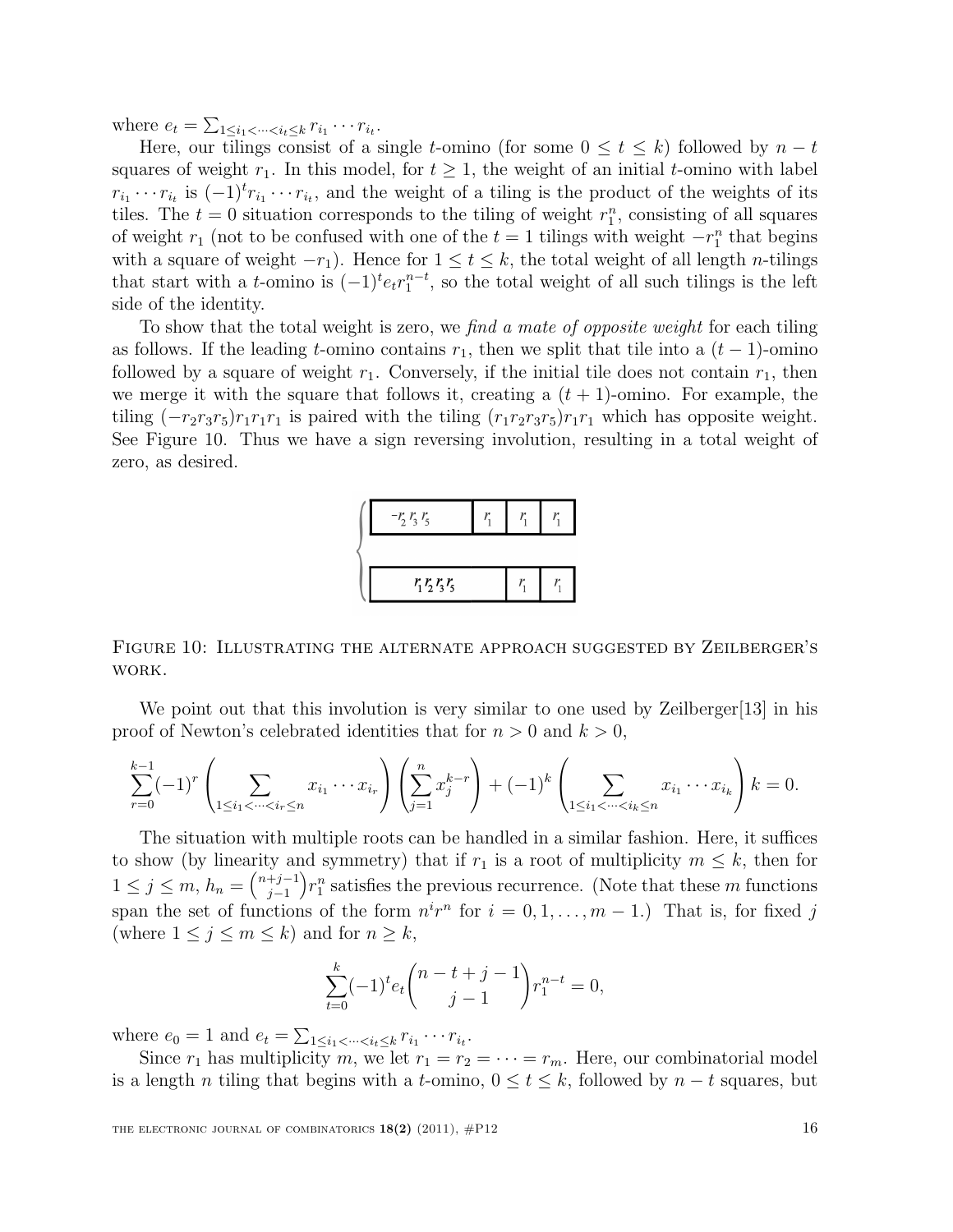the squares now have weights chosen from  $r_1, r_2, \ldots, r_j$  (which we think of for the moment as distinct) in weakly decreasing order. As before, the weight of an initial  $t$ -omino with label  $r_{i_1} \cdots r_{i_t}$  is  $(-1)^t r_{i_1} \cdots r_{i_t}$ . Thus  $(-1)^t e_t$  is the total weight of all t-ominoes. For fixed j, the number of weakly decreasing sequences of length  $n - t$  of positive integers that are less than or equal to j is  $\binom{j+(n-t)-1}{n-t}$  $n-t$  $=$  $\binom{n-t+j-1}{i-1}$  $j-1$ ), so there are  $\binom{n-t+j-1}{i-1}$  $j-1$  strings of squares (each with weight  $r_1^{n-t}$ ) that can follow any given t-omino. Thus for  $0 \le t \le k$ , the total weight of all length *n* tilings that start with a *t*-omino is  $(-1)^t e_t \binom{n-t+j-1}{j-1}$  $j-1$  $\Big) r_1^{n-t}$ and the total weight of all such tilings is the left side of the identity.

To prove that the total weight is zero, we use the following sign-reversing involution. Suppose that a tiling begins with a t-omino, followed by a square of weight  $r_h$ , where necessarily  $j \geq h$ . (If  $t = n$ , we define h to be zero.) We say that the t-omino is *splittable* if it contains  $r_i$  where  $j \geq i \geq h$ . Choosing i as large as possible, we reduce the t-omino into a  $(t-1)$ -omino with root  $r_i$  removed, followed by a square of weight  $r_i$ . Notice that the new tiling is legal (weakly decreasing square weights), has opposite weight, and the  $(t-1)$ -omino is not splittable. If the original t-omino is not splittable, then all of its labels below  $r_j$  are less than  $r_h$  and so we merge the t-omino with the square of weight  $r_h$ to create a  $(t+1)$ -omino that includes  $r_h$ . Note that this  $(t+1)$ -omino will be splittable, using the label  $r_h$ . For example, when  $n = 10$ ,  $m = 8$ ,  $k = 5$ , and  $j = 6$ , the tiling  $(r_2r_3r_5r_8)r_3r_3r_2r_2r_2r_1$  is splittable, with  $h = 3$  and  $i = 5$ . It gets paired up with the unsplittable tiling  $-(r_2r_3r_8)r_5r_3r_3r_2r_2r_2r_1$  having the same parameters and with opposite weight. See Figure 11. In fact, for any j,  $3 \leq j \leq 8$ , the tiling  $(r_2r_3r_5r_8)r_3r_3r_2r_2r_2r_1$  is splittable; its mate changes depending on the value of  $j$ . See Table 1.



FIGURE 11: FOR THE PARAMETERS  $n = 10$ ,  $m = 8$ ,  $k = 5$ , and  $j = 6$ , the tiling  $-(r_2r_3r_8)r_5r_3r_3r_2r_2r_2r_1$  is UNSPLITTABLE AND GETS MATCHED WITH THE SPLITTABLE TILING  $(r_2r_3r_5r_8)r_3r_3r_2r_2r_2r_1$ .

The Zeilberger-inspired method gives a concise combinatorial proof. It approaches the problem from the opposite direction—starting with the closed form solution and showing that it satisfies the desired recurrence as opposed to starting with the recurrence and arriving at the closed form solution. The question as to which seems more natural is a matter of taste. We see beauty in both approaches. Acknowledgments Special thanks

are due to Ravi Vakil of Stanford University, who provided the initial inspiration for this work, and Michele Intermont, who served as thesis advisor to Halcyon Derks at Kalamazoo College. We are also grateful to Doron Zeilberger, Dan Velleman, and an anonymous referee for suggesting the alternate approach of the last section.